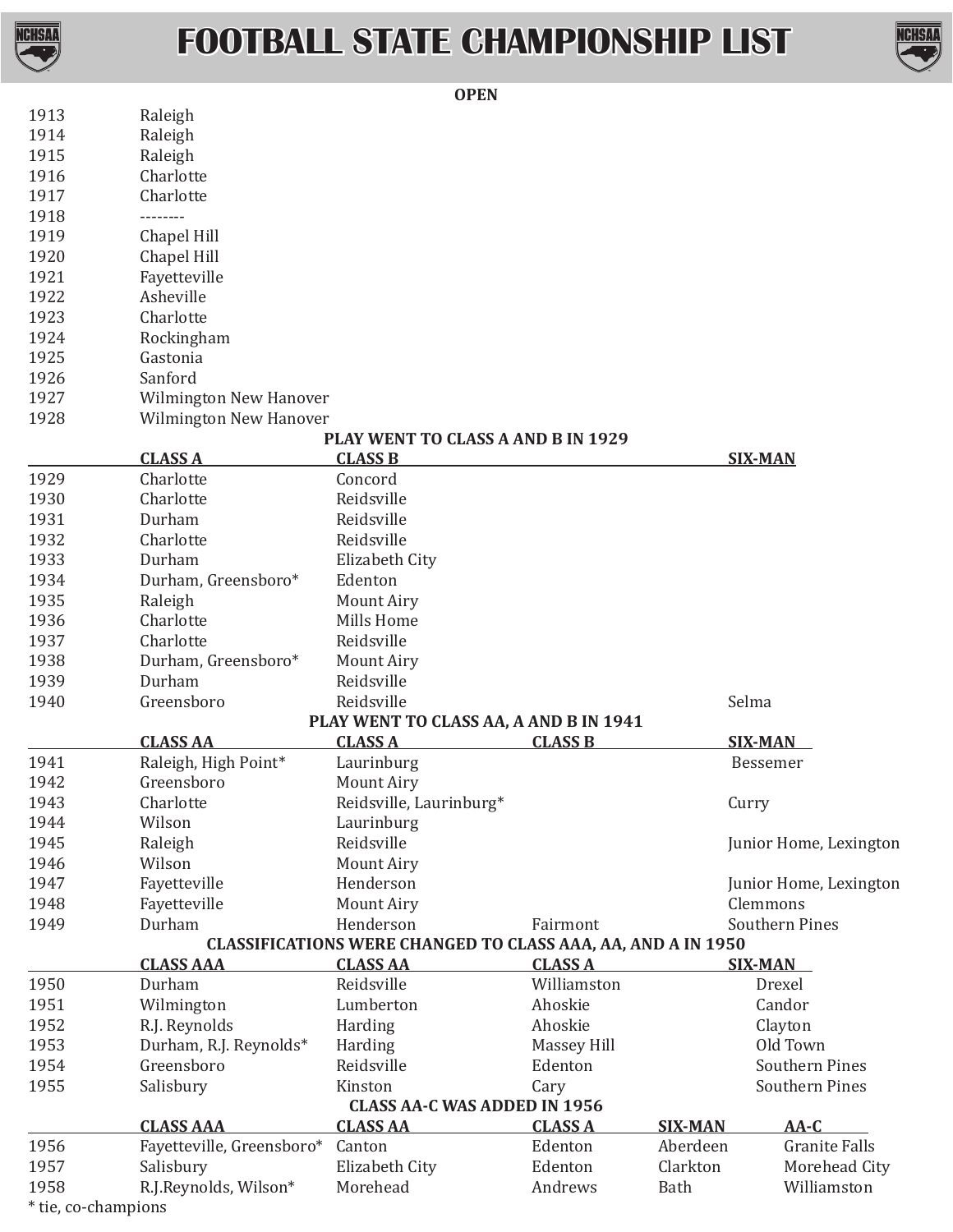

## **FOOTBALL STATE CHAMPIONSHIP LIST**



|      | <b>CLASS AAAA</b>                 | <b>CLASS AAA</b>                         | <b>CLASS AA</b>                                                                                  | <b>CLASS A</b>                                                           | 8-MAN       |
|------|-----------------------------------|------------------------------------------|--------------------------------------------------------------------------------------------------|--------------------------------------------------------------------------|-------------|
| 1959 | Garinger                          | Rockingham                               | Smithfield                                                                                       | Beaufort                                                                 | <b>Bath</b> |
| 1960 | Greensboro                        | <b>Brevard</b>                           | Edenton                                                                                          | James Kenan                                                              | <b>Bath</b> |
| 1961 | Raleigh                           | Greenville (1)<br>Canton (2)             | Ahoskie (1)<br>Hanes (2)<br>Appalachian (3)<br>Glen Alpine (4)                                   | Windsor $(1)$<br>Rohanen (2)<br>Allen Jay (3)                            | Clarkton    |
| 1962 | <b>Rocky Mount</b>                | Rockingham (1)<br>Brevard (2)            | Elizabethtown (1)<br>Jamestown (2)<br>Appalachian (3)                                            | Windsor (1)<br>James Kenan (2)<br>Sumner, East Surry*<br>Glen Alpine (4) | Southport   |
| 1963 | <b>Rocky Mount</b>                | Rockingham (1)<br>Reidsville, Brevard*   | Hertford (1)<br>Elizabethtown(2)<br>Mount Holly (3)<br>Sylva-Webster (4)                         | Murfreesboro (1)<br>Weldon (2)<br>East Surry (3)<br>Andrews (4)          | Southport   |
| 1964 | R.J. Reynolds                     | Rockingham(1)<br>Waynesville(2)          | Edenton (1)<br>Elizabethtown(2)<br>Mt.Pleasant (3)<br>Appalachian(4)                             | Farmville $(1)$<br>Aberdeen (2)<br>Glen Alpine (3)<br>Andrews $(4)$      | Southport   |
| 1965 | Durham (1)<br>Myers Park (2)      | Tarboro (1)<br>Graham (2)                | Edenton (1)<br>Whiteville(2)<br>Siler City,J-Matthews(3)<br>Surry Central(4)<br>Sylva-Webster(5) | Ayden (1)<br>Littlefield(2)<br>Glen Alpine(3)<br>Robbinsville (4)        |             |
| 1966 | Broughton(1)<br>S.Mecklenburg (2) | Sanford (1)<br>Pisgah (2)                | Ahoskie (1)<br>Stedman (2)<br>North Davidson (3)<br>Sylva-Webster(4)                             | Ayden (1)<br>Liberty (2)<br>Andrews (3)                                  |             |
| 1967 | Fike                              | Sanford (East)<br>Elkin(West)            | Edenton, S. Wayne*<br>Mt.Holly (West)                                                            | Ayden (East)<br>Andrews (West)                                           |             |
| 1968 | Fike                              | Sanford (East)<br>Mt.Airy (West)         | Rohanen (East)<br>Hendersonville(West)                                                           | Ayden                                                                    |             |
| 1969 | Fike                              | Northeastern (East)<br>Reidsville (West) | Edenton (East)<br>Hendersonville(West)                                                           | Robbinsville                                                             |             |
| 1970 | Broughton                         | 71st(East)<br>Reidsville (West)          | Ahoskie (East)<br>Murphy (West)                                                                  | Robbinsville                                                             |             |
| 1971 | North Forsyth                     | Havelock (East)<br>Pisgah (West)         | Gates County (East)<br>Maiden (West)                                                             | Robersonville                                                            |             |

From 1961 through 1971, play did not culminate in a state champion in all classifications.

Regional champions are indicated by the number of their respective regions in parentheses, or by Eastern and Western champions when that was as far as a team could advance. \*indicates co-champions.